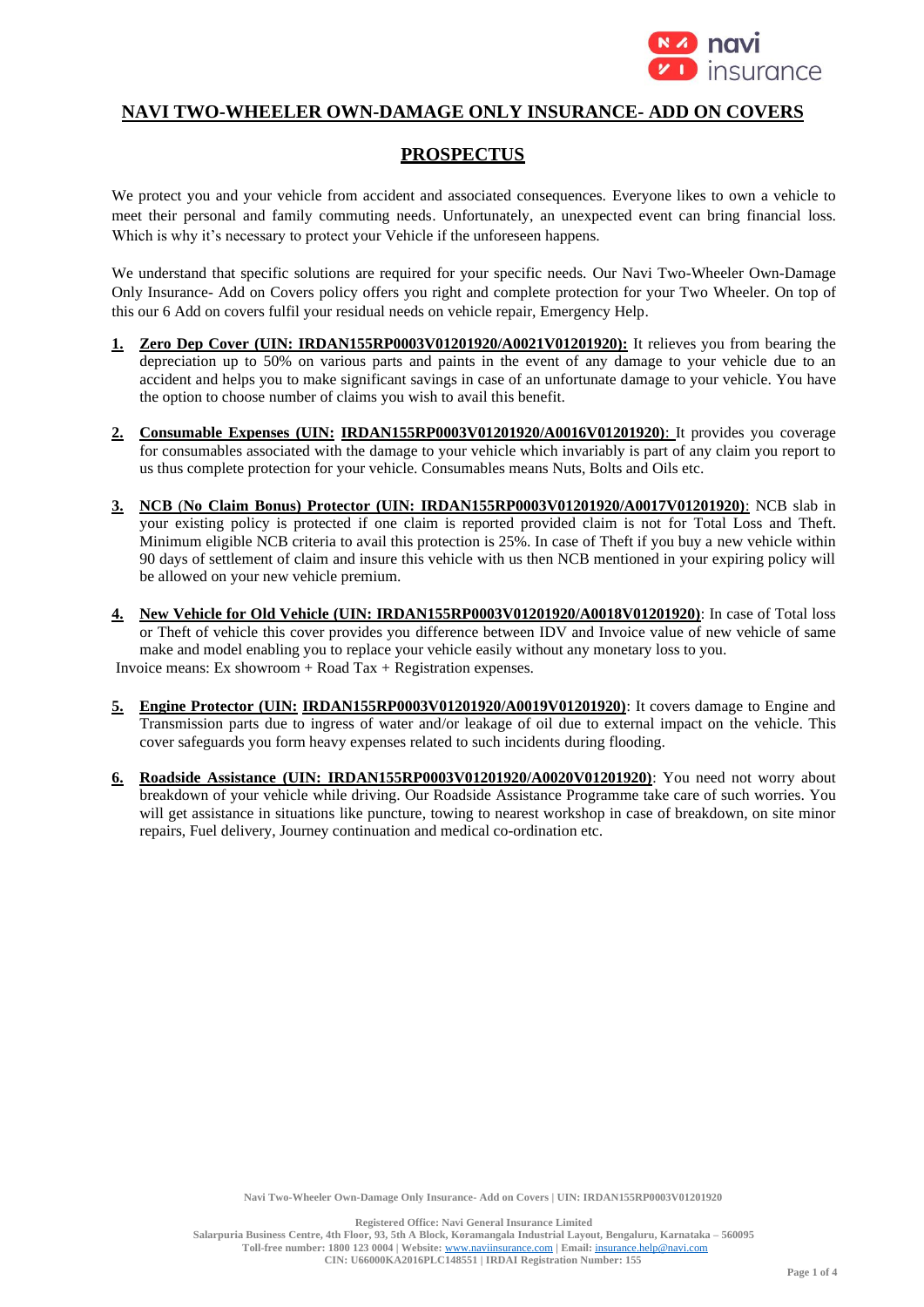

#### **Important Exclusions:**

Apart from General Exclusions following are the exclusions applicable to respective add on covers:

#### **1. Zero Dep cover**

a) Deductible as mentioned in the policy schedule.

#### **2. Consumables Expenses:**

- a) Any consumable not associated with admissible Own Damage claim under section I (Own Damage) of the policy.
- b) Any consumables that are related to wear and tear and not directly related to claim is excluded.

## **3. Engine Protector**

- a) Any consequential loss, wear and tear, mechanical & electrical failure and parts falling under warranty.
- b) Loss or damage due to corrosion of engine or parts thereof due to delay in intimation.
- c) Depreciation on parts unless zero dep cover is opted.

## **4. Roadside Assistance**

- a) Act of God (including exceptional adverse weather conditions), earthquake, fire
- b) Loss of or damage to luggage or other personal effects that might occur during the services performance.
- c) Vehicles used for the purpose of racing, rallying, motor-sports.
- d) Routine repairs/services at user's home or other location.
- e) Consequential damages arising out of repair on the spot/ towing or any other road side assistance services.
- f) Any event not stated in coverages.

#### **Premium:**

Premium will be charged as per rate applicable on the date of insuring the vehicle.

#### **Discounts Available:**

You can reduce your premium by availing following discounts, if you are eligible for the same.

- **7. #Family Fleet Discount:** A discount of 5% is being offered for every additional vehicle insured with us from the same family\*. This vehicle could either be a two-wheeler or a four-wheeler. \*Family means: Self, Spouse, Children, Father & Mother.
- **8. #NAVIGI Duniya Discount (Loyalty Discount):** If you are our existing customer a discount of 5% will be offered to you on purchase of this policy.

# If you are eligible for both then maximum discount allowable is only 5%.

**9. Online Sourcing/Direct Channel Discount:** If you are buying this policy directly from us, you will be eligible for a discount of 15 %.

## **Claims Procedure:**

We all take precautions to avert accidents however in the event of any unfortunate accident be rest assured of complete assistance from us.

- By calling Toll Free 18001230004 OR
- By sending an E Mail to insurance.help@navi.com OR

**Navi Two-Wheeler Own-Damage Only Insurance- Add on Covers | UIN: IRDAN155RP0003V01201920**

**Registered Office: Navi General Insurance Limited**

**Salarpuria Business Centre, 4th Floor, 93, 5th A Block, Koramangala Industrial Layout, Bengaluru, Karnataka – 560095 Toll-free number: 1800 123 0004 | Website:** [www.naviinsurance.com](http://www.naviinsurance.com/) **| Email:** [insurance.help@navi.com](mailto:insurance.help@navi.com)

**CIN: U66000KA2016PLC148551 | IRDAI Registration Number: 155**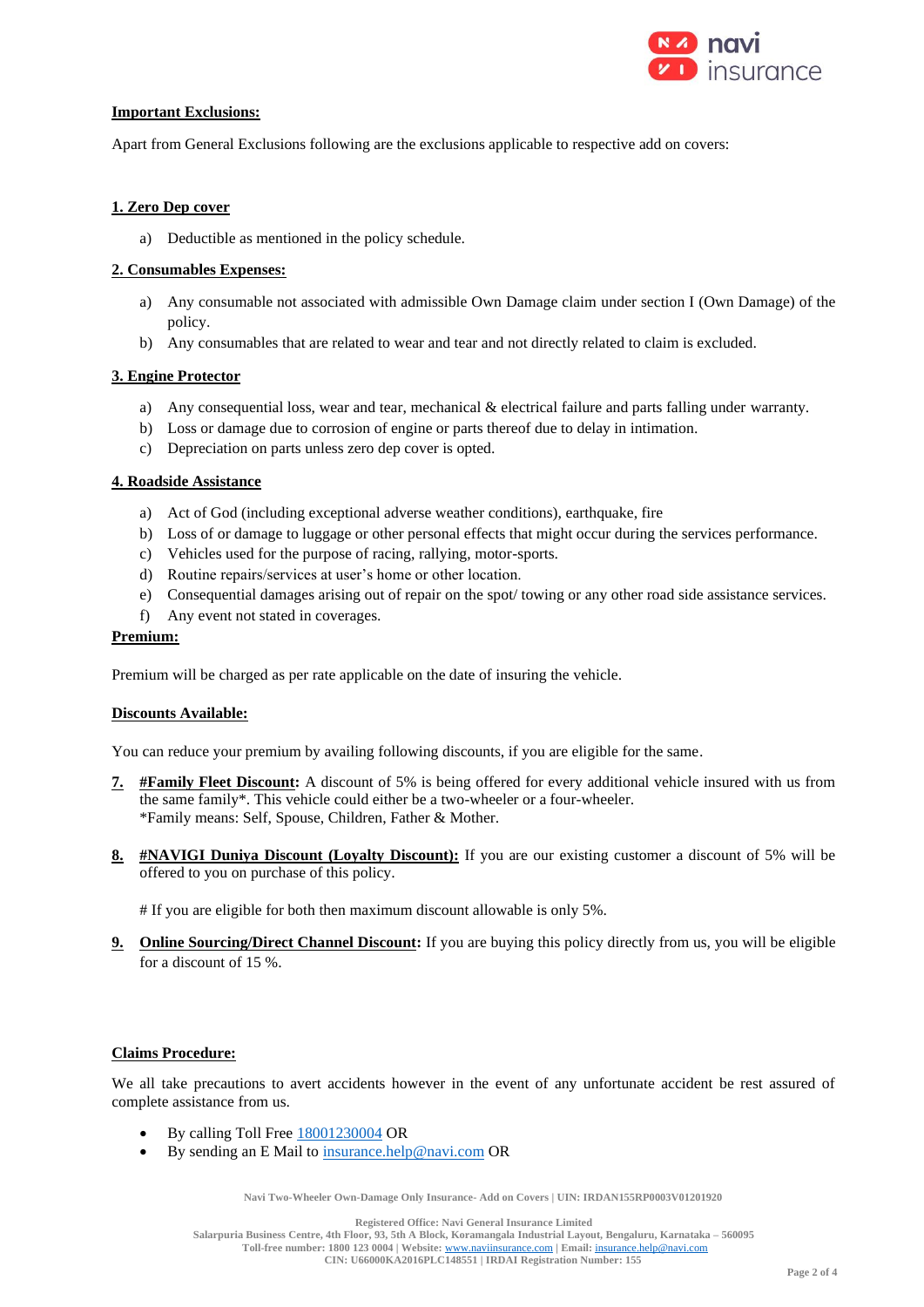

- For Senior Citizens, we have a special cell and our Senior Citizen Customers can email us at seniorcare@navi.com for priority resolution
- Through Customer Portal on website www.naviinsurance.com OR
- Using Mobile App OR
- Directly walk into branch

Intimation of claim to us, immediately on occurrence, will ensure prompt and effective assistance.

While registering the claim, the following information will help us serve you better:

- Your contact numbers
- Policy number
- Name of insured
- Date and time of loss
- Location of loss
- Nature and approximate extent of loss
- Place and contact details of the person at the loss location

You are advised to shift your vehicle to any of our network garage to avail "cashless" facility. Alternatively, you may shift your vehicle to any garage of your choice to avail claim as "Reimbursement".

Apart from "Claim Form" We will require following documents depending on the nature of loss to process your claim. You may provide the same to enable us to promptly settle your claim.

#### **For Accident/Theft Claims**

- Proof of insurance Policy copy
- Copy of Registration Book, Tax Receipt [original for verification & return]
- Copy of Motor Driving License of the person driving the vehicle at the time of accident (original for verification)
- Police Panchanama /FIR (In case of Third-Party property damage /Death / Body Injury)
- Estimate for repairs if available
- Repair Bills/Invoices and payment receipts after the job is completed

#### **Additional documents for Theft Claims**

- Original Policy document
- Original Registration Book/Certificate and Tax Payment Receipt
- All the sets of keys/Service Booklet/Warranty Card/Original
- Purchase Invoice
- Police Panchanama/ FIR and Final Investigation Report/Non-Traceable Report.
- Acknowledged copy of letter addressed to RTO intimating theft and informing "NON-USE"
- Form 28, 29 and 30 signed by the you and Form 35 signed by the Financer/ transferred RC as applicable
- Letter of Subrogation
- NOC from the Financer if claim is to be paid to you

The list of documents furnished herein below is illustrative but not exhaustive. We may request you to provide more documents depending upon the nature of loss and circumstances.

**IRDAI Regulation No 17**: This *Policy* is subject to regulation 17 of *IRDAI* (Protection of Policyholder's Interests) Regulation 2017 or any amendment thereof from time to time.

**Note:** Policy Term and Conditions & Premium rates are subject to change with prior approval from IRDAI.

**Disclaimer -** This is only a summary of the product features. The actual benefits available are as described in the policy, and will be subject to the policy terms, conditions and exclusions. Please seek the advice of your insurance advisor if you require any further information or clarification.

#### **SECTION 41 OF INSURANCE ACT, 1938**

**Navi Two-Wheeler Own-Damage Only Insurance- Add on Covers | UIN: IRDAN155RP0003V01201920**

**Registered Office: Navi General Insurance Limited**

**Salarpuria Business Centre, 4th Floor, 93, 5th A Block, Koramangala Industrial Layout, Bengaluru, Karnataka – 560095 Toll-free number: 1800 123 0004 | Website:** [www.naviinsurance.com](http://www.naviinsurance.com/) **| Email:** [insurance.help@navi.com](mailto:insurance.help@navi.com)